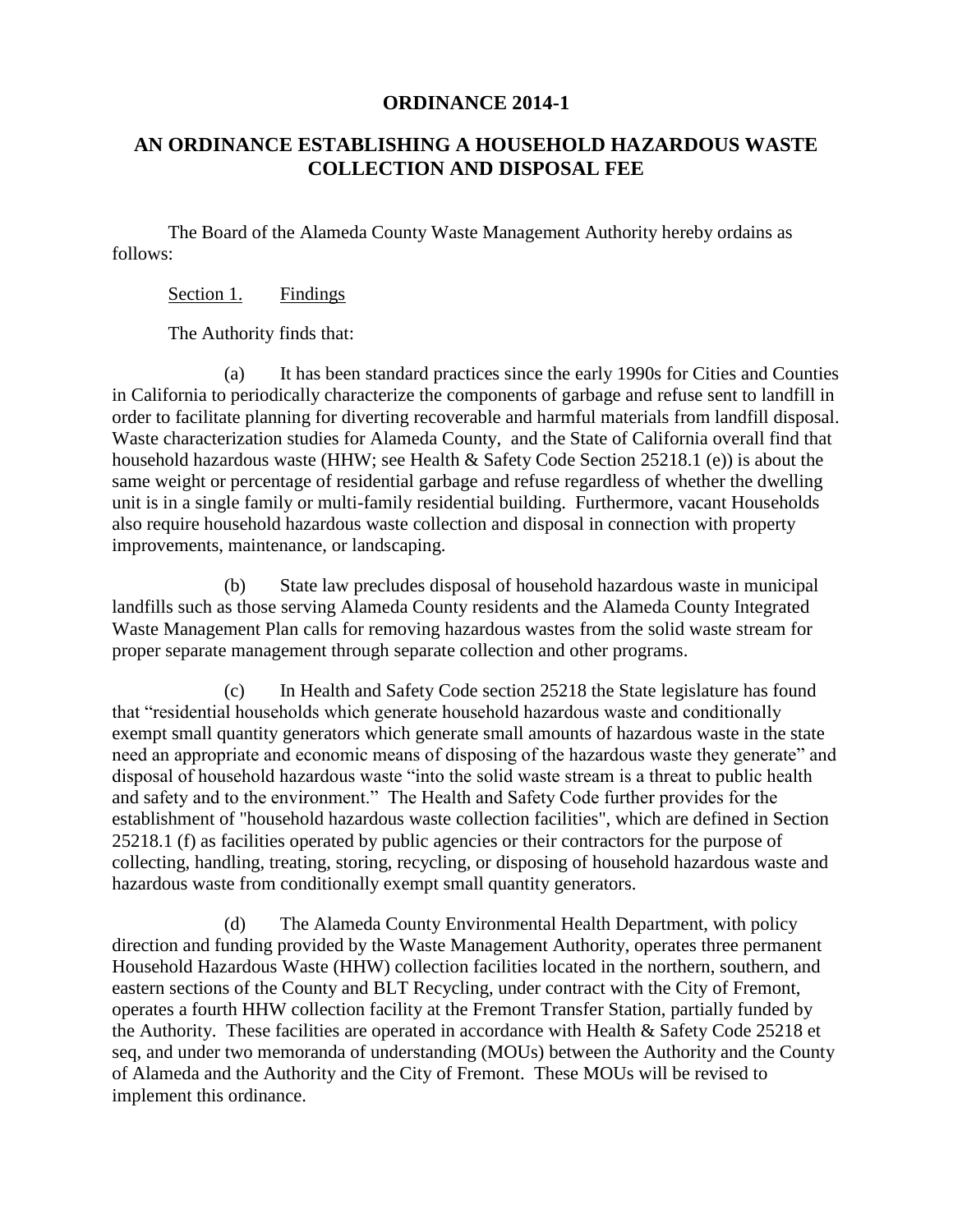(e) These Household Hazardous Waste collection facilities benefit and serve Alameda County residential property owners by collecting and providing a legal, safe, place for disposal of HHW materials generated in Alameda County in compliance with the law. The services and facilities of this program may be used only by Alameda County Households. The Household Hazardous Waste Collection and Disposal Fee funds this program and may not be used for any other purpose. The program was evaluated in an October 4, 2013 memorandum from HF&H Consultants, LLC to the Alameda County Waste Management Authority which determined that the funds generated by the fee do not exceed the costs of the program services and facilities.

(f) The costs of the program's HHW collection and disposal services and facilities for Alameda County Households are offset in part by funds received or cost reductions associated with product stewardship programs implemented in accordance with State law (such as the PaintCare Product Stewardship Program established at Public Resources Code sections 48700 et seq. which reduces costs associated with collection and disposal of architectural paints and provides funds for processing those materials). These programs are expected to expand in the future and the amount of the fee will be reduced commensurate with the cost offsets or funding associated with these programs. In anticipation of full cost offset and funding from these programs in the future the fee sunsets in 2024.

(g) Article 4 of Health & Safety Code Division 5, Part 3, Chapter 6 authorizes public agencies including cities, counties, and special districts, upon a two-thirds vote of the legislative body, to prescribe and collect fees for garbage and refuse collection services and facilities on the tax roll. This ordinance prescribes a fee for collection and disposal at the four HHW facilities in Alameda County of the HHW component of garbage and refuse generated by Alameda County Households.

(h) The Authority has the power to enact this Ordinance pursuant to the Joint Exercise of Powers Agreement for Waste Management. That agreement grants the Authority all of the powers necessary to implement the Alameda County Integrated Waste Management Plan including the power to levy and collect fees and charges for programs such as HHW collection and disposal services and facilities.

(i) This Ordinance was introduced on December 18, 2013 at which time the Board set a public hearing for consideration of the Ordinance on February 26, 2014 and directed the Executive Director to prepare a report containing a description of each parcel of real property with one or more Households, the number of Households on each parcel, and the amount of the charge for each parcel computed in conformity with this Ordinance. The Board directed the Executive Director to publish and cause a notice in writing of the filing of said report and the proposal to collect the annual charge on the tax roll together with the time and place of hearing thereon, to be mailed to each person to whom any parcel or parcels of real property described in said report is listed as owner in the last equalized assessment roll available on the date said report is prepared (a "Record Owner"), at the address shown on said assessment roll or as known to the Executive Director. On January 22 the Board continued the protest hearing date to March 26, 2014. Notice of the new hearing date and extended protest period was published and mailed in accordance with law. This Ordinance was re-introduced with clarifying amendments on February 26, 2014.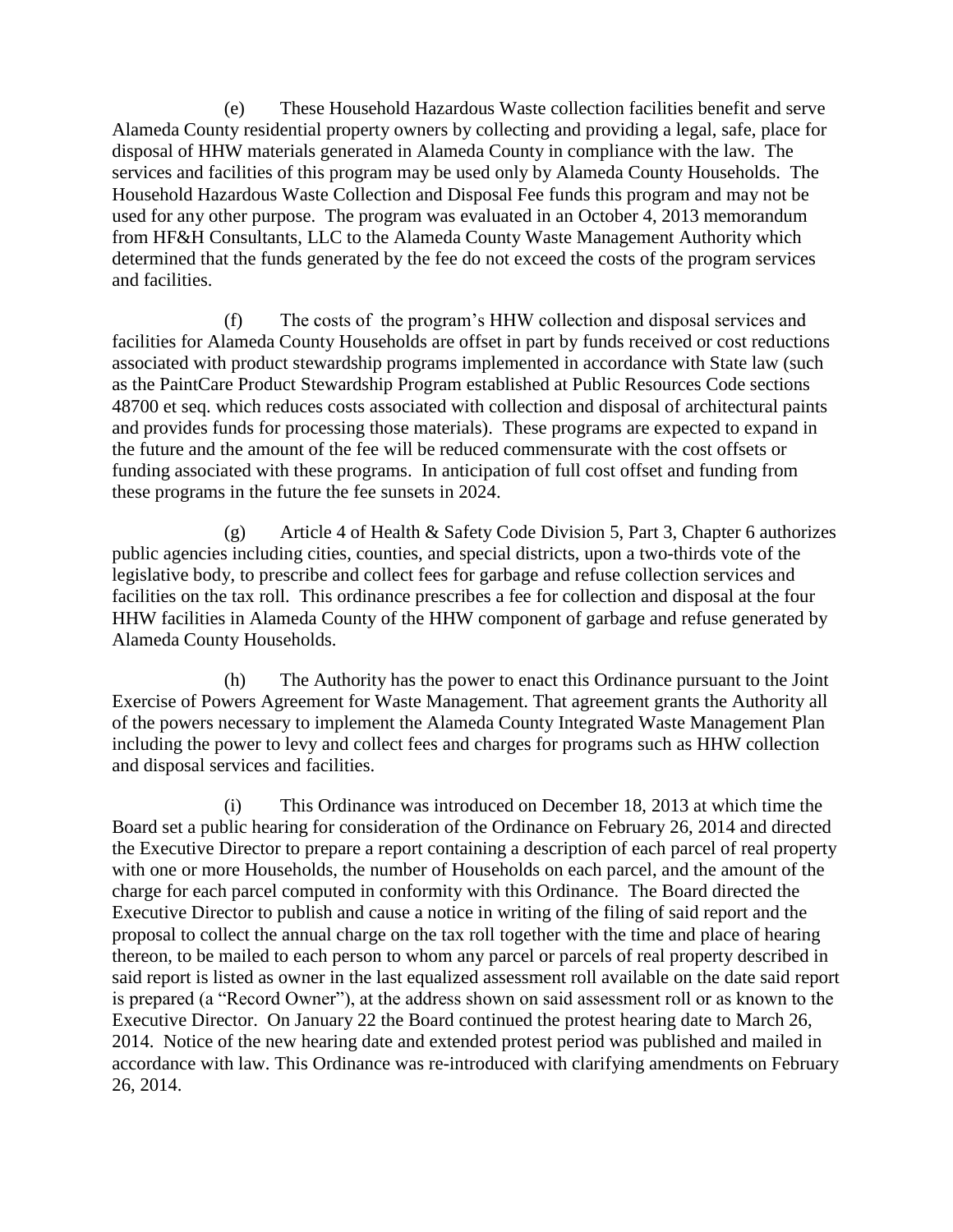(j) Following the protest hearing the Board considered all objections or protests to the report and this Ordinance. Protests were received from the Record Owners of (1) less than a majority of the separate parcels of property described in the report and (2) less than a majority of the Households on property described in the report. The Board approved the ordinance by a two-thirds majority or greater of the Board membership.

(k) Enactment of this Ordinance is not a "project" subject to the requirements of the California Environmental Quality Act, California Code of Regulations, title 21, section 15378(b)(4); further, even if it were a "project," it would be categorically exempt from the California Environmental Quality Act pursuant to California Code of Regulations, title 21, section 15308.

## Section 2. Definitions

(a) "Alameda County" or "County" means all of the territory located within the incorporated and unincorporated areas of Alameda County.

(b) "Authority" means the Alameda County Waste Management Authority created by the Joint Exercise of Powers Agreement for Waste Management.

(c) "Board" means the governing body of the Authority made up of elected representatives of the member agencies pursuant to the Joint Exercise of Powers Agreement for Waste Management.

(d) "Executive Director" means the individual appointed by the Board to act as head of staff and perform those duties specified by the Board.

(e) "Fee" means the fee described in section 3 of this ordinance.

(f) "Fee Collection Report" means the annual report containing a description of each parcel of real property with one or more Households served by the Household Hazardous Waste Collection and Disposal Program, the number of Households on each parcel described, the amount of the charge for each parcel for the year, computed in conformity with this Ordinance, and whether the Fee is to be collected on the tax roll or by other means.

(g) "Household" means a residential dwelling unit (e.g., a single family home, apartment unit or condominium unit in a multi-unit building, etc.). Nothing in this Ordinance is intended to prevent an arrangement or the continuance of an existing arrangement under which payment for garbage and refuse collection and disposal service is made by residents of a household who are not the owner or owners thereof. However, any such arrangement will not affect the property owner's obligation should such payments not be made.

(h) "Household Hazardous Waste Collection and Disposal Program" means the Proposed System Expansion Option described in the October 4, 2013 memorandum from HF&H Consultants, LLC to the Alameda County Waste Management Authority.

(i) "Other Revenue" means the sum of (1) revenue received from the household hazardous waste fee of \$2.15 per ton pursuant to Authority Resolution No. 140 and Resolution No. 2000-03 and (2) Product Stewardship Offsets.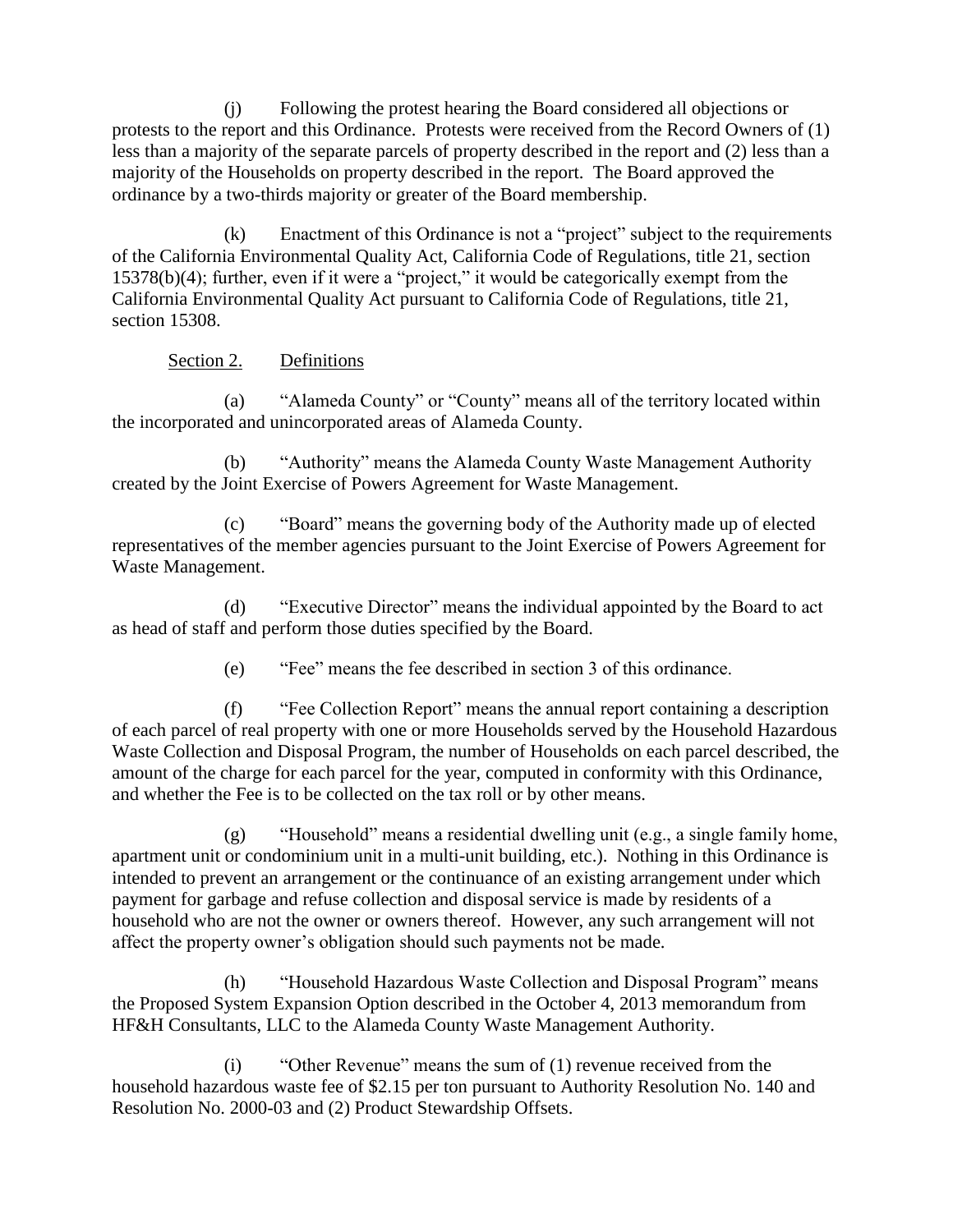(j) "Product Stewardship Offset" means funds received by the Household Hazardous Waste Collection and Disposal Program or operational cost reductions at the program attributable to household hazardous waste product stewardship programs implemented in accordance with federal, state, or local laws.

(k) "Small Quantity Generator" has the same meaning as Conditionally Exempt Small Quantity Generator as defined in California Health and Safety Code Section 25218.1 as it now exists or may be amended from time to time hereafter.

## Section 3. Household Hazardous Waste Collection and Disposal Fee

(a) An annual household hazardous waste collection and disposal fee of \$9.55 or such lesser amount established by the standards below shall be paid by each Household in Alameda County beginning July 1 2014 and ending June 30, 2024 in the manner set forth in this ordinance.

(b) No later than December 31 of 2015 and each year thereafter the Executive Director shall prepare a report identifying the amount of Other Revenue received by the Household Hazardous Waste Collection and Disposal Program in the prior fiscal year. If the report of Other Revenue exceeds the projected amount specified in subsection (c), the fee shall be reduced for the following fiscal year by an amount equal to the excess revenue divided by the number of Households subject to the fee in the prior fiscal year. If revenues equal or fall below that specified in subsection (c) there shall be no increase in the fee. The Fee per Household shall never be greater than \$9.55 per year.

|                    |                                                       | <b>Projected Tip</b> |             |
|--------------------|-------------------------------------------------------|----------------------|-------------|
| <b>Fiscal Year</b> | <b>Projected Product</b><br><b>Stewardship Offset</b> | Fee                  | Total       |
| 2014-2015          | \$263,225                                             | \$1,849,000          | \$2,112,225 |
| 2015-2016          | \$263,225                                             | \$1,713,550          | \$1,976,775 |
| 2016-2017          | \$263,225                                             | \$1,578,100          | \$1,841,325 |
| 2017-2018          | \$263,225                                             | \$1,442,650          | \$1,705,875 |
| 2018-2019          | \$263,225                                             | \$1,307,200          | \$1,570,425 |
| 2019-2020          | \$263,225                                             | \$1,171,750          | \$1,434,975 |
| 2020-2021          | \$263,225                                             | \$1,171,750          | \$1,434,975 |
| 2021-2022          | \$263,225                                             | \$1,171,750          | \$1,434,975 |

(c) The fee is based on the following projected Other Revenue: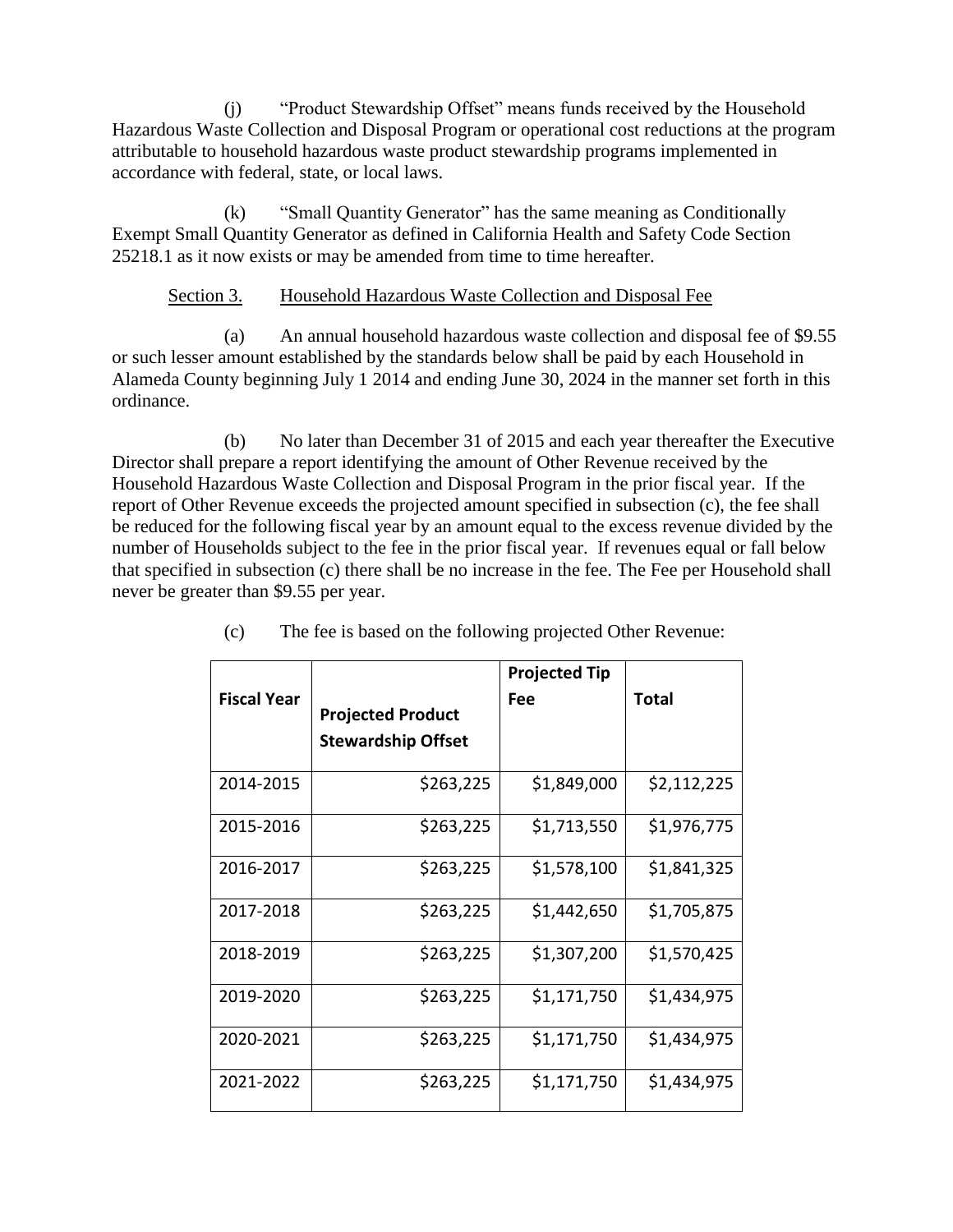| 2022-2023 | \$263,225 | \$1,171,750 | \$1,434,975 |
|-----------|-----------|-------------|-------------|
| 2023-2024 | \$263,225 | \$1,171,750 | \$1,434,975 |

(d) The fee shall be used exclusively for the Household Hazardous Waste Collection and Disposal Program.

(e) As a condition of receiving payments funded by the Fee, a collection and disposal service provider (e.g., at present, the County of Alameda and the City of Fremont) must agree that no charge will be imposed on (1) residents of Alameda County Households for services included in the Household Hazardous Waste Collection and Disposal Program or (2) Small Quantity Generators who are owners of residential rental property in Alameda County for disposal of household hazardous wastes from Households in Alameda County. Any such agreement shall be in the form of a contract or memorandum of understanding (MOU) approved by the Board. The Executive Director shall not cause the fee to be collected as described in Section 4 of this ordinance until revised MOUs with the County of Alameda and the City of Fremont have taken effect.

## Section 4. Administration

(a) Each year the Executive Director shall cause a Fee Collection Report to be prepared in accordance with this Ordinance and applicable law.

(b) The Fee Collection Report shall be reviewed by the Board to ascertain the accuracy of the information contained therein. A notice of the report's availability and a time and place of a public hearing on the report and the collection of such charges on the tax roll shall be published as set out in Government Code Section 6066 in a newspaper of general circulation printed and published within the County. At the conclusion of the hearing, the Board shall make its determination upon each charge and its collection on the tax roll or by other means. The determination of the Board shall be final. Upon such final determination, on or before August 10 of each year, the Executive Director shall endorse the final report with a statement that it has been finally adopted by the Board, and shall file the signed report with the County Auditor. Authority staff is hereby authorized to undertake all administrative tasks to implement collection of the Fee, including, but not limited to an agreement with Alameda County for collection, which may provide payment to Alameda County of its reasonable costs of collection.

(c) The Fee for the period of July 1st, to and including June 30th of each fiscal year shall be entered as a charge on the tax roll against the parcels identified in the Fee Collection Report as paying through the tax roll. The Fee shall be collected at the same time and in the same manner as ad valorem taxes and other charges as are otherwise collectible by the county. All laws applicable to the levying, collection and enforcement of ad valorem taxes shall be applicable to such charges as provided herein except as otherwise provided by law. Fees paid with the tax bill shall be deemed to have been paid by those Households located on that property/parcel.